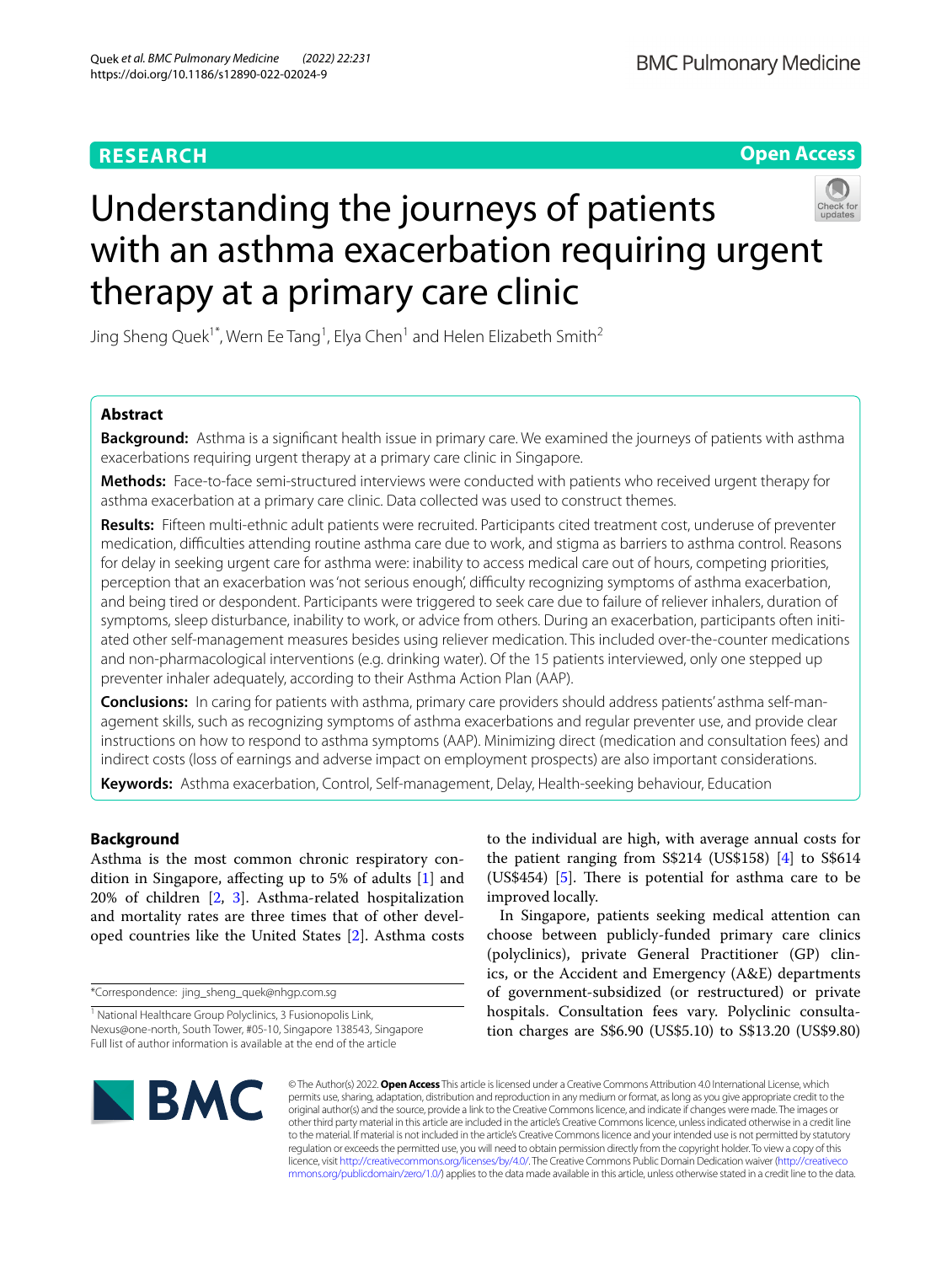for Singaporeans, and primary care consultation fees for chronic disease management can be partially ofset by MediSave monies (MediSave is a mandatory national medical savings scheme that help individuals set aside part of their income to pay for their personal or approved dependants' healthcare expenses). In contrast, A&E attendance fees are upwards of S\$120 (US\$89), which are either borne wholly by patients, or may be partially offset by optional private insurance.

An asthma exacerbation is an episode of progressive increase in breathlessness, cough, wheezing or chest tightness, and decrease in lung function [\[6](#page-7-5)]. Adherence to inhaled corticosteroids (ICS) reduces the risk of asthma exacerbations [\[7](#page-7-6)]. Local guidelines (2008 Ministry of Health asthma clinical practice guideline [\[8](#page-7-7)] and 2020 Agency for Care Efectiveness Clinical Guidance [[9\]](#page-7-8)) also recommend providing an Asthma Action Plan (AAP) for all patients to aid in asthma self-management. AAPs reduce hospitalization rates, days off from work or school [[10\]](#page-7-9), and risk of fatal asthma exacerbations [\[11](#page-7-10)].

In Singapore, patients presenting to polyclinics with an acute asthma exacerbation are treated with inhaled bronchodilator therapy: short-acting beta-agonist (SABA), with or without a short-acting muscarinic antagonist (SAMA), administered either via nebulization or metered-dose inhaler with spacer ('dry nebulizer' therapy). For the purposes of this study, both forms of inhaled bronchodilator therapy were considered "nebulization" or "nebulizer therapy". To our knowledge, there has been no local study examining the journeys of patients with an asthma exacerbation to bronchodilator therapy. We conducted this study to explore the factors contributing to poor asthma control and health-seeking behaviors of patients with asthma.

# **Methods**

# **Design**

We explored patients' journeys from before the start of their symptoms of asthma exacerbation to needing nebulizer therapy, with an emphasis on the delays and factors infuencing their self-care decisions prior to seeking medical attention. A qualitative design was chosen to capture patients' experiences and perspectives.

Ethical approval was obtained from the National Healthcare Group (NHG) Domain Specifc Review Board (DSRB). Written informed consent was obtained from all participants.

#### **Sampling and recruitment**

Purposive sampling was used to select patients of different gender, age, ethnicity and duration of asthma attending a polyclinic; to provide variation of experiences from which shared aspects could be distilled.

The inclusion criteria were English-speaking patients aged 21 years old and above with physician-diagnosed asthma who received urgent therapy for an asthma exacerbation at the polyclinic from September 2018 to September 2019. The interviews were conducted within two months of their asthma exacerbation to minimize inaccuracies due to recall bias.

# **Data collection**

Face-to-face individual semi-structured interviews, each lasting 45–90 min, were conducted by the lead researcher (JSQ), a family physician trained in qualitative research, together with a second or third interviewer. Interviews were audio-recorded digitally. A narrative approach was adopted to explore patients' experiences, perspectives and concerns without being unnecessarily limited by preset questions. The topic guide included questions about asthma history before exploring details of the recent asthma exacerbation, including initial symptoms, perceptions of severity, self-management, help-seeking behavior, symptom progression, and reasons for seeking help at the polyclinic.

#### **Data analysis**

Interview recordings were transcribed verbatim and checked by the lead researcher. Thematic analysis was used. Each transcript was independently coded by at least two researchers, and diferences in codes were resolved with the help of a third study team member. NVivo (Version 12) was used to facilitate the coding of transcripts, the analysis of which was undertaken in parallel to identify emerging themes that could be further explored in future interviews. The study team met regularly to discuss coding, identify emerging trends, as well as review and refne the interview topic guide in an iterative process. When 15 individuals had been interviewed, it was agreed that data saturation had been reached with adequate diversity in the participants recruited. This study is reported according to the requirements of the Consolidated Criteria for Reporting Qualitative research (COREQ) checklist [[12\]](#page-7-11).

# **Results**

#### **Sociodemographic characteristics**

Fifteen participants aged 22 to 62 years old were interviewed. Eight were male, 6 Malay, 5 Chinese, 3 Indian and 1 Eurasian. The time since their initial asthma diagnosis ranged from 2 to 50 years (mean 23.9 years) (Table [1\)](#page-2-0).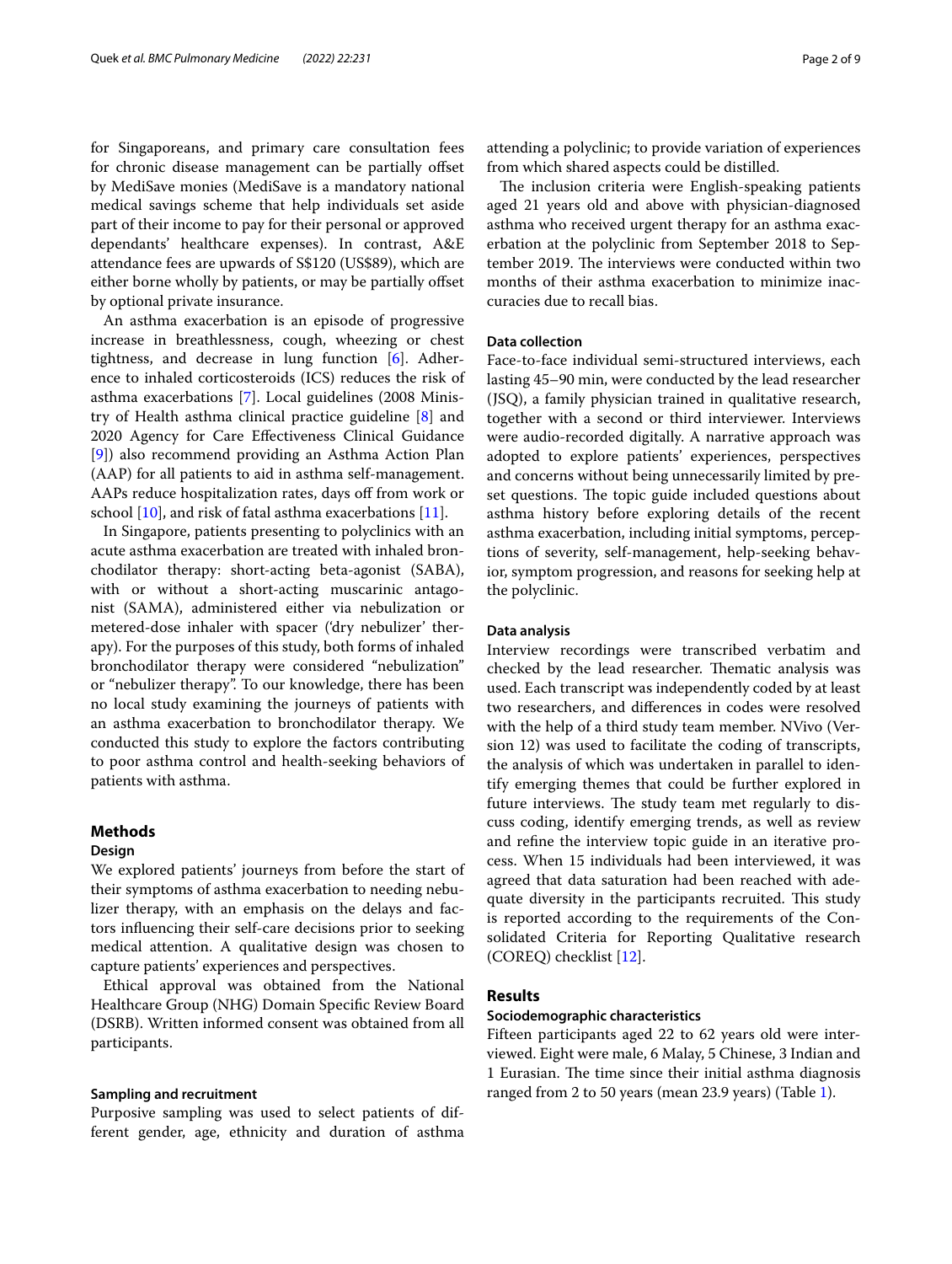# <span id="page-2-0"></span>**Table 1** Characteristics of participants

| Characteristics                | Number (%) |
|--------------------------------|------------|
| Gender                         |            |
| Male                           | 8(53)      |
| Female                         | 7(47)      |
| Age group at interview (years) |            |
| $20 - 29$                      | 4(27)      |
| $30 - 39$                      | 2(13)      |
| $40 - 49$                      | 4(27)      |
| $50 - 59$                      | 4(27)      |
| $60 - 69$                      | 1(7)       |
| Ethnicity                      |            |
| Chinese                        | 5(33)      |
| Malay                          | 6(40)      |
| Indian                         | 3(20)      |
| Eurasian                       | 1(7)       |
| Time since diagnosis (years)   |            |
| $1 - 5$                        | 2(13)      |
| $6 - 10$                       | 2(13)      |
| $11 - 20$                      | 4(27)      |
| $\geq$ 21                      | 7(47)      |
| Current work status            |            |
| Unemployed                     | 2(13)      |
| Employed                       | 13 (87)    |
| Manual                         | 5(33)      |
| Non-manual                     | 4(27)      |
| Professional                   | 4(27)      |

### **Qualitative fndings**

The journey to nebulization was complex. Four stages could be recognized in patients' transition from symptom onset to nebulization; the journey often began with poor baseline control, progressing to a trial of self-management, before consideration of when to seek clinical advice and fnally the trigger to get medical attention.

# **Factors contributing to poor baseline control of asthma**

Many participants described a baseline of poorly-controlled symptoms, which then developed into an exacerbation needing nebulizer therapy.

*It's about one, two months after my prednisolone, then it [asthma exacerbation] come again. [...] all along I have the symptoms, so [...] I came [to polyclinic].*

*(P03, 48/Chinese/Male)*

Participants discussed various barriers to asthma control, with costs, either for treatment and review or of medications, emerging as one of the most common challenges.

# *I got a lot of [...] outstanding bills at polyclinic [...]. So I [...] refuse to go there. (P01, 24/Malay/Female)*

Participants cited multiple reasons for poor adherence to inhalers, some intentional and others unintentional. The latter, like forgetting to administer inhalers, was in the minority. Intentional non-adherence was found to dominate, due to inhaler side efects (e.g. throat discomfort, weight gain) and fnding inhaler use troublesome or time-consuming. A few participants perceived no value in using a preventer. Some were concerned about their side efects (e.g. organ injury), not wanting to 'depend' on preventers, the sick image created by inhaler use, and not wanting to use inhalers in front of colleagues.

It was like a nightmare [...] using the preventer *because I hate the taste of it, and I have to gargle [...]. It's such a hassle. And having a sore throat. (P04, 22/Malay/Male)*

Several respondents had difficulties attending regular medical follow-ups and ensuring continuity of their preventer supply. This was due to their inability to take time of work and the limited opening hours of polyclinics.

*No of day! I [work] Monday to Saturday. Sunday only is mine. How can the polyclinic open? [...] If Sunday can, I can come. [Laughs] (P05, 58/Malay/Male)*

Others alluded to stigma as a barrier to control, verbalizing concerns that publicly acknowledging their asthma would adversely impact their employment, thus limiting their healthcare access.

*...working ah, I never say I got asthma. [...] When we ask for work, you put asthma you cannot get the job. [...] Tat's why ah I seldom go to [...] my company doctor. [...] More I go to the [...] polyclinic. (P08, 52/Malay/Male)*

# **Self‑management measures**

Upon experiencing asthma symptoms, participants engaged in self-management measures as an adjunct to asthma medications before seeking medical attention. They included over-the-counter medications, physical measures and relaxation techniques.

Almost all participants used their reliever medication at the onset of worsening asthma symptoms, but few made adjustments to their preventer regime. Two participants who were previously non-adherent to preventer inhalers started using them (P02 and P07). Two stepped up their preventer (P14 and P15), of which only one made an adequate adjustment by doubling the dosage (P15).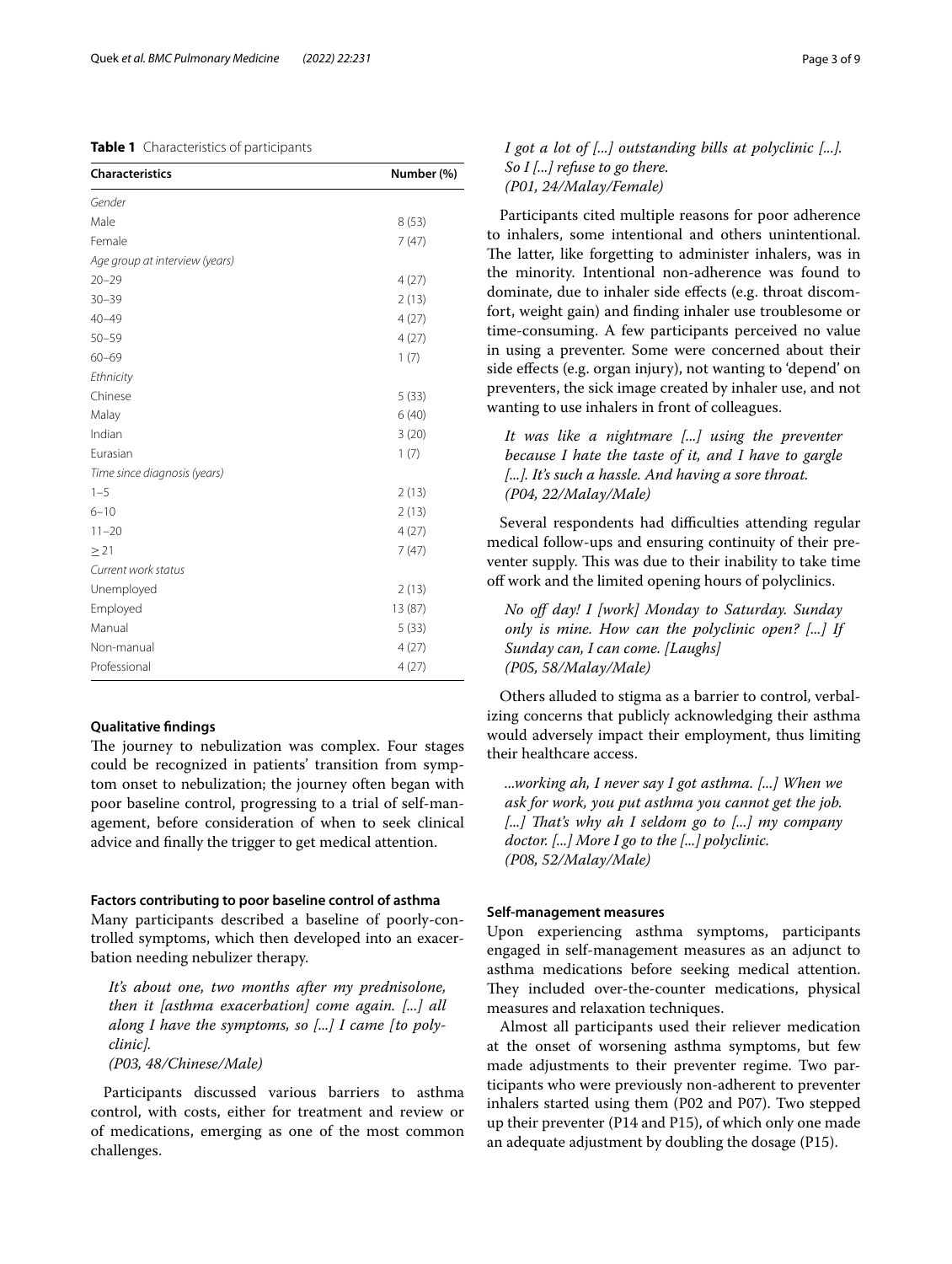Only one participant spontaneously mentioned the AAP (P15). When the others were asked about such management plans, three had heard of it (P03, P04 and P07), but only one knew what it entailed and the need to escalate the preventer during an exacerbation. Despite this knowledge, she chose not to do so as she perceived her regular dose was already high (P07). None of the participants mentioned taking systemic steroids in response to their asthma symptoms.

*I always don't increase my medication. Even though doctor given me the […] letter will say, first you do this [...] amount, then [...] increase to this amount. [...] If didn't work, you use the tablets. [...] I usually don't increase because I know already my inhaler is high dose. (P07, 34/Indian/Female)*

Besides asthma medications, participants used overthe-counter medications for symptom relief, including cough syrup and paracetamol, among others (e.g. lozenges, phlegm medications, cough drops). Five participants used complementary and alternative medicines [Traditional Chinese Medicine, Jamu (traditional Indonesian medicine), Ayurveda, or naturopathy etc.] in their asthma management.

*I go search in the Google […] and then, I use the blue ginger. […] I just boil it and drink. I feel better. Go to natural things la, because I don't want depend on medication. (P14, 62/Chinese/Female)*

Most participants tried some form of non-pharmacological measures, which included drinking water, massaging, applying medicated oil, propping themselves up in bed, resting, and employing breathing techniques.

*If, for example, I have the attack, I mostly like drinking the hot water first, then after that, I lay down about 5 minutes, then I take my medicine. (P01, 24/Malay/Female)*

Family members and friends provided some of these sources of support, both physical (e.g. slow down respiratory rate, boiling water, massage) and emotional support (e.g. joking with patient).

*Sometimes my husband is the one [...] taking care of me. [...] He ask me not to breathe [...] fast, just like slowly take in-and-out breaths. (P01, 24/Malay/Female)*

Adopting strategies to self-regulate their own emotions were often described. These included praying, distraction and breathing exercises.

*I will use [...] breathing techniques to calm me down. (P07, 34/Indian/Female)*

# **Considerations about when to seek clinical advice**

As symptoms persisted or worsened despite self-management measures, participants would consider whether to seek care. They discussed the triggers to action together with the deterrents.

All participants described some form of delay between incomplete response to self-management and eventually seeking treatment at the polyclinic. This delay lasted anywhere from hours to 2 weeks. Six reasons for such delay were identifed.

Firstly, many participants cited the inability to access polyclinic out of hours, but 24-h facilities such as hospital A&E, tended not to be used until there was no alternative.

*I will just choose [...] polyclinic instead of A&E, unless [...] I can't [manage] [...]. Even the puf, whatever I take, no use, [...] no more breath, [...] then I will go A&E, no choice. (P09, 49/Chinese/Male)*

Many participants expressed strong preferences to attend the polyclinic, justifed by low cost, proximity and convenience, and a wish to avoid hospital admission. Polyclinics were perceived to be better equipped than GP clinics and ofer shorter waiting times than A&E.

*Polyclinic is more convenient [be]cause it's nearer, and [...] the waiting time is relatively lesser, and relatively less costly. (P10, 28/Indian/Female)*

Secondly, participants mentioned a confict between responding to worsening asthma symptoms and competing priorities like work and family responsibilities. Some participants deferred seeking medical attention until a non-work day, so as not to jeopardize their income.

*…normally, I come Saturday, because my working time [...] one Saturday working, one Saturday no working. So I utilize the Saturday la, if not [...] they will cut money. (P13, 58/Chinese/Male)*

One participant shared about the need to prioritize limited fnances, choosing to forego urgent asthma care in favor of children's education.

*Because I have fnancial problems, [...] now with my husband inside [the prison]. [...] The money [...] with me is actually [...] for my [...] eldest son for the school*  pocket money. [...] The school fees for my two young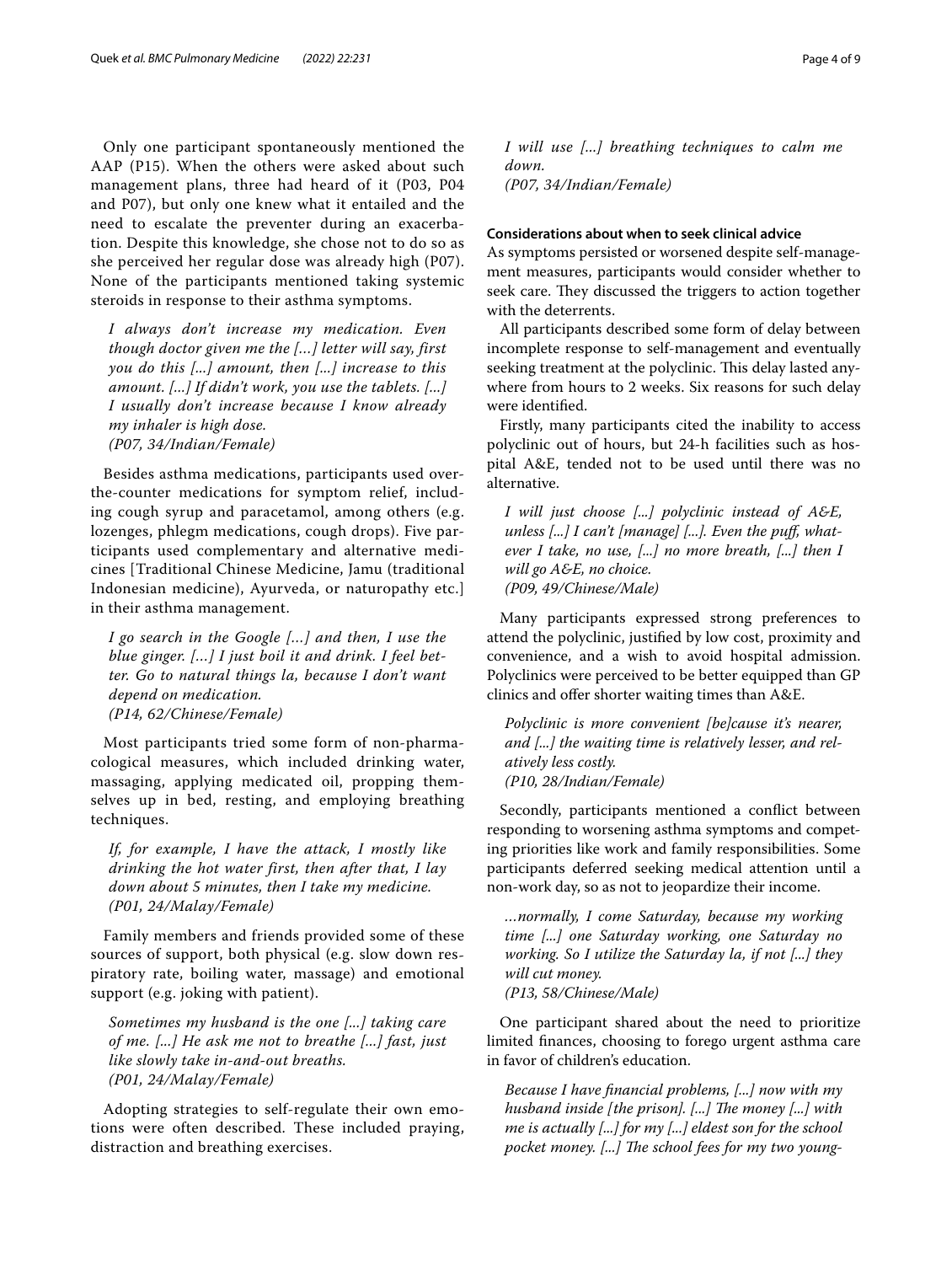*ests' nursery is quite expensive. [...] My sickness is important; my kids' school is [more] important actually. Tat's why [...] I [...] refuse going to the doctor. (P01, 24/Malay/Female)*

Thirdly, some participants failed to recognize the onset of an exacerbation.

*[...]Because I was thinking is just common cold symptoms. (P11, 24/Eurasian/Male)*

Fourthly, participants did not realize the seriousness of their symptoms.

*I felt it wasn't so much of an emergency. (P10, 28/Indian/Female)*

Fifthly, some participants were too physically or mentally exhausted to seek care, perhaps due to asthma or to other events in their lives.

*I was very [...] physically exhausted to go and get it checked out the night itself, so I decided to rest, then go the next day. (P10, 28/Indian/Female) Tat time I [...] was [feeling] down [...]. Maybe I was thinking of ending my life also [...]. So I-I never even bother to [...] take the medication [...]. I was literally very, very, very, very down. (P07, 34/Indian/Female)*

Lastly, some participants mentioned a mentality to "tough it out".

*…I thought I am strong enough [laugh] to like just chill and not exert too much physical activities. Yes. Wait it out, then before I go to the doctor. (P11, 24/Eurasian/Male)*

# **The trigger to get medical attention**

The ultimate trigger to obtain medical attention could be internal (e.g. inefectiveness of medication, duration of symptoms or impact on everyday life) or an external prompt from someone they knew.

The need for repeated medication with no accompanying improvement prompted some to seek help.

*Tat night [...] 6 [or] 8 times, [...] each time I take 2 [salbutamol pufs]. So like every 2 hour [...] Tat's why I go to Polyclinic in the morning. (P12, 41/Malay/Male)*

Some were triggered by the duration of troublesome symptoms.

*I decide to [...] go for the treatment. [...] I feel like it's* 

*about more than two weeks already ah, been feeling the [...] tightness of chest." (P11, 24/Eurasian/Male)*

The associated disturbance of sleep prompted some,

*I suddenly woke up and start coughing a lot. [...] It was afecting my sleep. So I got worried. So I just decided to come the next morning. (P10, 28/Indian/Female)*

while others were prompted to seek medical attention as their symptoms interfered with their ability to work.

*I feel very pain [in] my [...] chest ah. All very pain. I want to go work also I felt un-uncomfortable. So [...] I come to uh polyclinic. (P05, 58/Malay/Male)*

The catalyst to seek help sometimes came from a partner, family member or friends who advised the patient to seek medical attention. This interaction could be coercive, or encouraging and helpful.

*…my husband keep nagging [...], "I ask you to go doctor then you don't wanna go.*" Then uh, he keep on *nagging, then I-I also get mad [...], I scolded him [...]. I we-went to my mum's house [...], my dad already also nagging "You already got asthma, you don't wanna go doctor [...]" [...] My husband said, "sleeping beside you ah, can hear wheezing [...]" So the next morning, [...] I went up to the poly[clinic]. (P01, 24/Malay/Female)*

*On the day itself, [...] I was free and my mom was going to the doctor, I'm like "Why not follow her?". (P11, 24/Eurasian/Male)*

# **Discussion**

# **Summary of fndings**

Participants described a background of poorly-controlled asthma even prior to the exacerbation episode, identifying barriers to optimal day-to-day asthma care like cost, underuse of preventer medications, difficulties attending routine asthma care due to work and stigma limiting healthcare access. During an asthma exacerbation, other than using reliever medication, participants often initiated self-management measures, including over-thecounter medications and non-pharmacological interventions like massage and drinking water. Of the 15 patients interviewed, only one stepped up preventer inhaler adequately, as instructed in their AAP. Six reasons for the delay in seeking urgent medical attention during an exacerbation were identifed: inability to access polyclinic after-hours, competing priorities in life, difficulty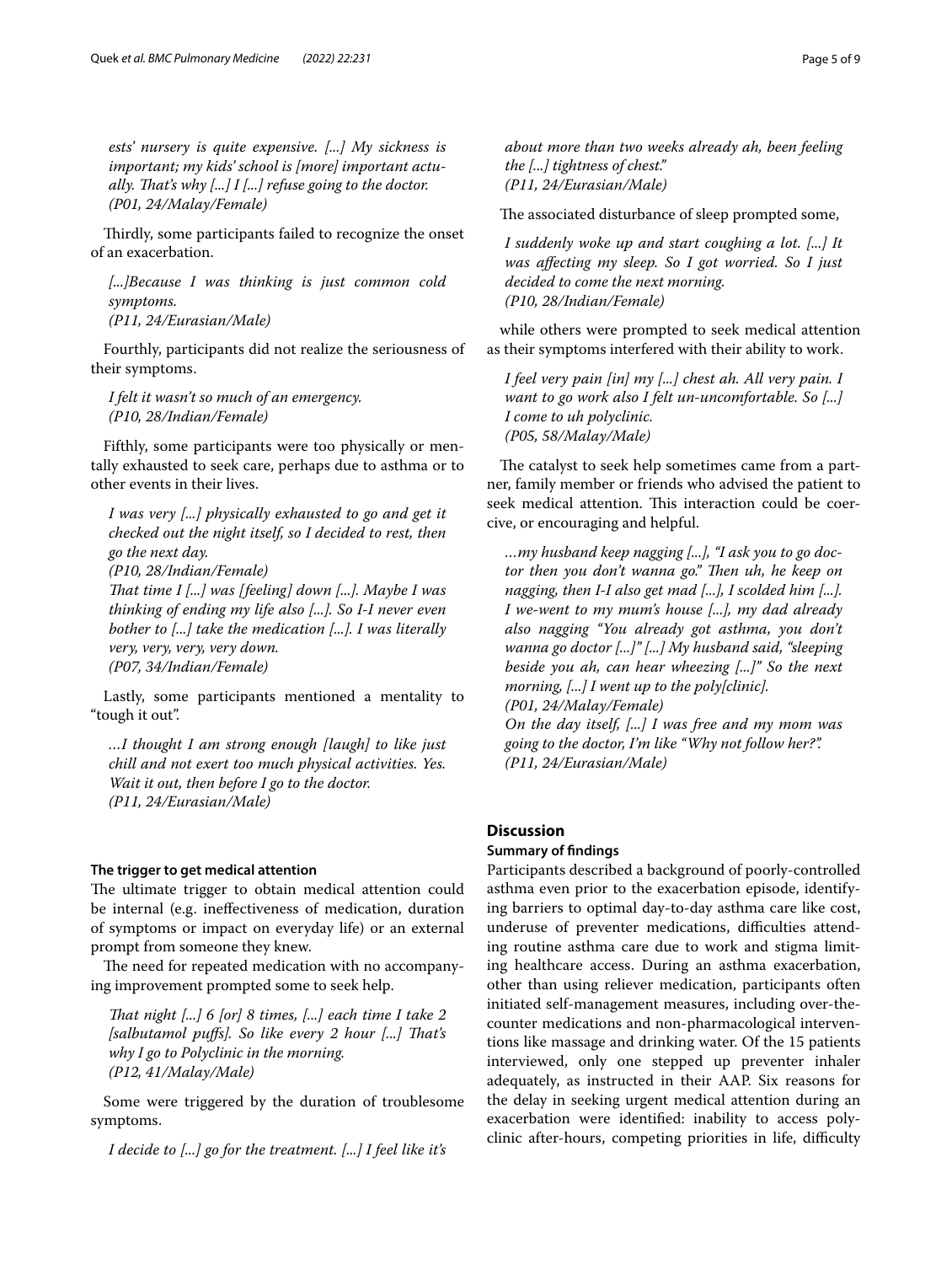recognizing symptoms of asthma exacerbation, perception that the exacerbation was 'not serious enough', being tired or despondent, and a mentality to 'tough it out'. Factors prompting participants to eventually seek care can be intrinsic (e.g. failure of reliever inhalers, duration of symptoms, sleep disturbance, and inability to work) or extrinsic (e.g. advice from others).

# **Comparison with existing literature**

# *Factors contributing to poor baseline control of asthma*

Patients with poorly-controlled symptoms are more likely to experience asthma exacerbations [[13](#page-7-12)]. Conversely, good symptom control reduces exacerbation risks [\[7](#page-7-6)]. It is unsurprising that in this cohort of participants that presented with exacerbations requiring nebulizer therapy, many reported a baseline of poor asthma control. Barriers to optimal asthma control were similarly brought up in other studies, including cost [\[14](#page-7-13)[–17\]](#page-7-14), nonadherence to ICS [\[18\]](#page-7-15) due to patient concerns over their safety and fears of dependence [\[19](#page-7-16)[–22\]](#page-7-17), stigma surrounding inhaler use [[23\]](#page-7-18) and inadequate access to healthcare [\[20,](#page-7-19) [24\]](#page-7-20). Interestingly, South Asian participants of another study have also cited concerns that acknowledging their asthma diagnosis would hurt their employment prospects [[25\]](#page-7-21), a worry not frequently encountered in the published literature in western populations.

#### *Self‑management strategies*

When asthma symptoms arose, most participants mentioned using non-pharmacological measures like drinking water, resting or lying down, massage, and praying before, or instead of, taking reliever medication, a fnding consistent with other studies [\[15](#page-7-22), [17](#page-7-14), [20,](#page-7-19) [26\]](#page-7-23). Most respondents who had their reliever inhaler on hand reported eventually using it, but it was used acutely to achieve symptom relief rather than as part of their AAP. Disturbingly, most participants were unaware of their AAP and either made no or inadequate changes to their preventer regime despite recognizing symptoms of an asthma exacerbation. While there is no local study explicitly investigating the prevalence of AAP prescription, our fndings echo another qualitative study from Singapore, which in 2009 found variable use of AAP among primary care physicians [\[27\]](#page-7-24).

# *Reasons for delay in seeking care during an asthma exacerbation*

We could not fnd any published local studies focusing on the reasons for the delay in seeking urgent care for asthma. A few studies conducted in western countries similarly found minimization or uncertainty [[28](#page-7-25)] about asthma symptoms, the desire to 'tough it out alone' [[28,](#page-7-25) [29](#page-7-26)], and prioritization of childcare responsibilities over asthma symptoms [[30](#page-7-27)] as factors contributing to the delay. Our study adds to the literature that locally, inability to access polyclinic after-hours, fear of adverse impact on employment, and being too tired or despondent were also contributing factors. Underlying patients' preference to attend polyclinics over A&E or GP clinics, this study similarly found that important patient considerations were cost [\[28,](#page-7-25) [31](#page-7-28)] and wish to avoid emergency departments  $[28, 29, 32]$  $[28, 29, 32]$  $[28, 29, 32]$  $[28, 29, 32]$  $[28, 29, 32]$  $[28, 29, 32]$  and hospitalization. This study additionally found that patients also prize proximity, convenience and availability of asthma care facilities.

#### *Triggers for seeking care*

AAPs encourage patients to seek medical attention if they experience severe symptoms, or if repeated reliever use does not result in adequate relief. Our study concurs with previous research that the decision to seek urgent care for asthma is not as simplistic [\[32](#page-7-29)]. While lack of response to self-management or reliever [[32](#page-7-29), [33](#page-7-30)] and prompting by friends or family [[32](#page-7-29), [33](#page-7-30)] were also cited in other studies, our study found that patients additionally used duration of symptoms, as well as interference with sleep and work as signposts to need for medical attention. This supports previous research fndings that patients' motivations to seek asthma care difer from health professionals', with patients driven by socially-infuenced factors like limitation of valued activities while practitioners strive for guideline-based 'control' of asthma [\[34](#page-7-31)].

# **Implications for clinical practice**

This study has highlighted multiple areas where asthma care can be improved in Singapore.

Firstly, our research has highlighted multiple reasons why patients have poorly-controlled asthma resulting in exacerbations. Recognizing that patients have myriad barriers to asthma control, self-management measures, reasons for delay and triggers to seeking medical attention, clinicians should personalize asthma care and counseling. This includes understanding patients' asthma care goals, or lack thereof  $[34]$  $[34]$ . For example, when counseling a patient facing fnancial constraints, providing him with a breakdown of the respective costs involved in routine asthma care, nebulizer therapy at polyclinics, emergency treatment at A&Es, and intensive care unit (ICU) admission, could help illustrate the cost-efectiveness of adherence to preventer and follow-ups, over allowing exacerbations to occur. This could be done by physicians or asthma nurses, using illustrative cost comparison tables which could also include the various available governmental subsidies and eligibility criteria. While clinic workflows recommend patient reviews one to two weeks after an asthma exacerbation, appointments for these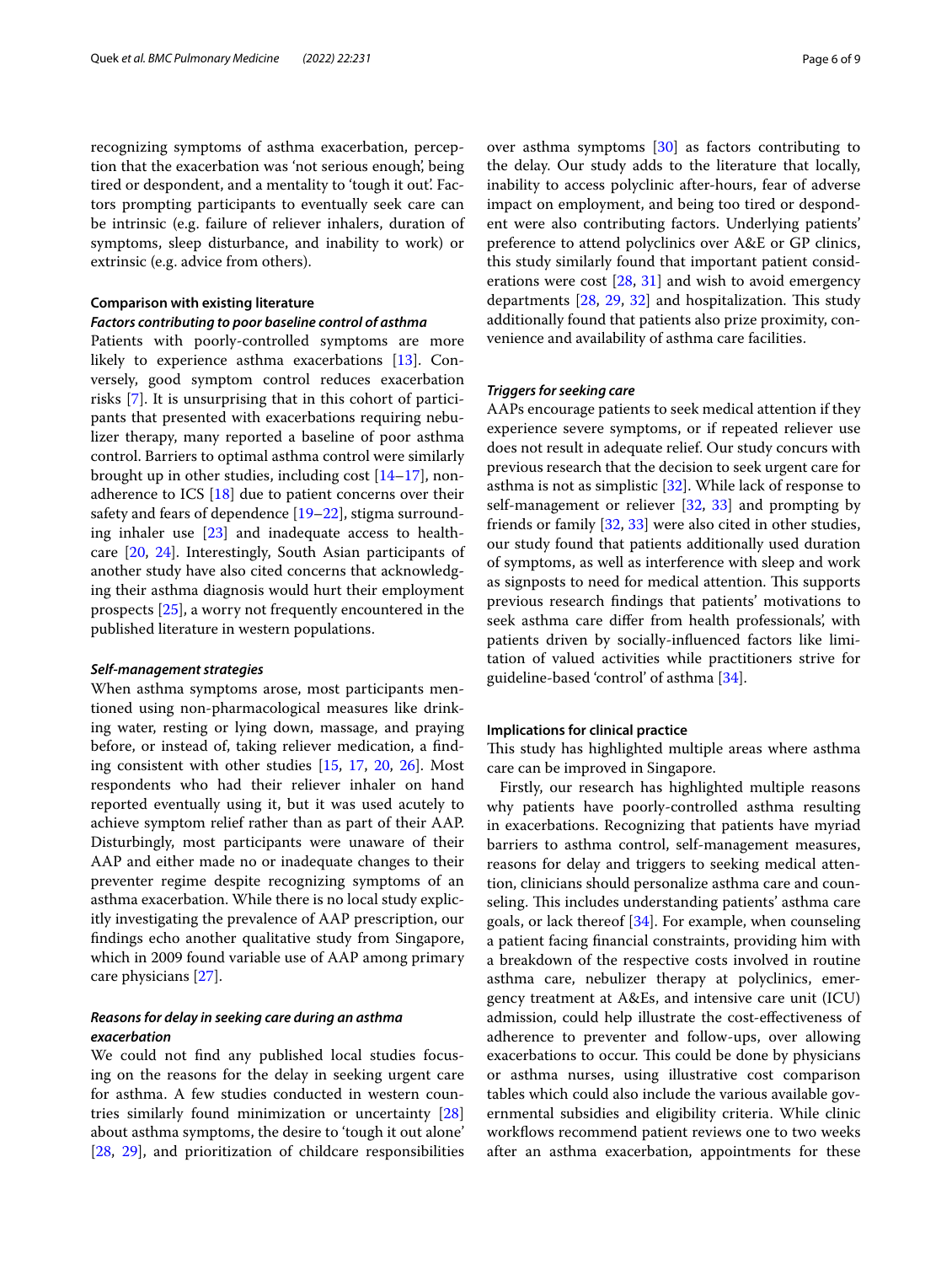follow-up visits should take into account patients' schedules to minimize disruptions and reduce barriers to care. A multi-disciplinary team involving nurses, pharmacists, social workers, psychologists, and community partners can better address deeper issues that certain patients face. For instance, patients with fnancial or social issues would beneft from a social worker's assistance.

Secondly, the use of AAPs and patient engagement to improve asthma self-management should be optimized. Our study found low knowledge of AAP among patients. Primary care providers should actively engage patients with asthma on self-management skills, especially in identifying symptoms of an asthma exacerbation, appropriate self-care measures and when to seek urgent medical attention. For instance, physicians could point out that during an exacerbation, the use of SABA via a spacer is preferred over air or oxygen-driven nebulization, as it leads to similar improvement in lung function [\[35\]](#page-8-0), and is more cost-effective [\[36\]](#page-8-1).

Thirdly, we must improve access to after-hours care. After-hours care options should be included in AAP counseling. Polyclinics could collaborate with nearby GP clinics which are equipped with asthma care facilities. A collated list of these clinics with their respective addresses, opening hours, and approximate costs of afterhours asthma care can be shared with patients.

Issues like healthcare costs and asthma-related stigma are better addressed by health and employment policies. Reducing both direct costs (of consultation and medications) and indirect costs (including loss of earnings and impact on employment prospects) of asthma would reduce barriers to healthcare. For example, moving towards an accountable care organization model may incentivize healthcare providers to focus efforts on prevention (rather than treatment) of asthma exacerbations, thereby achieving cost savings for the healthcare provider and individual patients.

#### **Strengths and limitations**

This paper is unique in examining patients' journeys to nebulizer therapy in a primary care clinic in Singapore. It explores their difficulties, and when and how they respond to worsening asthma symptoms. The individual interviews conducted with an open-ended approach allowed participants to freely share their thoughts and intimate personal details (e.g. spouse's incarceration), giving insight into how various facets of patients' lives contributed to their journeys to nebulizer therapy. This study has highlighted the areas of cost, AAP, after-hours care and holistic management of the patient with asthma, as potential to be addressed to improve asthma care.

This study has several limitations. It was performed on a sample of patients attending a single primary care clinic in Singapore, potentially limiting the generalizability of fndings. Although including only English-speaking patients might be a limitation, we managed to recruit a diverse sample comprising all four major ethnicities in Singapore. Given the limitation in accuracy of physiciandiagnosed asthma, future studies should consider including only patients with diagnosis of asthma confrmed by pulmonary function tests. Finally, given the sampling frame, we did not track the journeys of asthma patients who sought emergency care from other healthcare facilities.

# **Areas for further exploration**

This study has identified several areas that require further investigation.

Patients who attend a primary care clinic in need of nebulizer therapy appear reluctant to consider alternatives despite experiencing uncomfortable symptoms. Further study is required to explore these patient preferences and how patients can be empowered to seek care in a timelier fashion.

While many studies, including ours, have highlighted the need for better asthma education to patients and their family and friends involved in their asthma care, the optimal form and method remain unknown. The question of how to promote close ones' positive infuences on patients while minimizing negative impact, also remains unanswered.

The lack of awareness of AAP amongst participants raises the questions of how frequently and how efectively physicians discuss AAPs with patients. While there was a previous local study published in 2009 about family physicians' perceptions of AAP [[27](#page-7-24)], it would also be useful to re-examine how sentiments and practices have evolved.

Finally, the interventions proposed in this paper (e.g. a polyclinic-GP collaborative model and asthma cost analysis counseling) could be the subject of further research.

# **Conclusion**

Patients who present to primary care requiring nebulizer therapy for their asthma have complex and unique journeys. A model of care that is responsive to their individual needs via a personalized, multi-disciplinary and collaborative approach holds promise in addressing some of the issues identifed. Patients with asthma would further beneft from a broader review of healthcare and employment policies regarding asthma.

#### **Acknowledgements**

We would like to acknowledge Ms. Wong Fang Yan's support in the interviews, transcription, coding and analysis.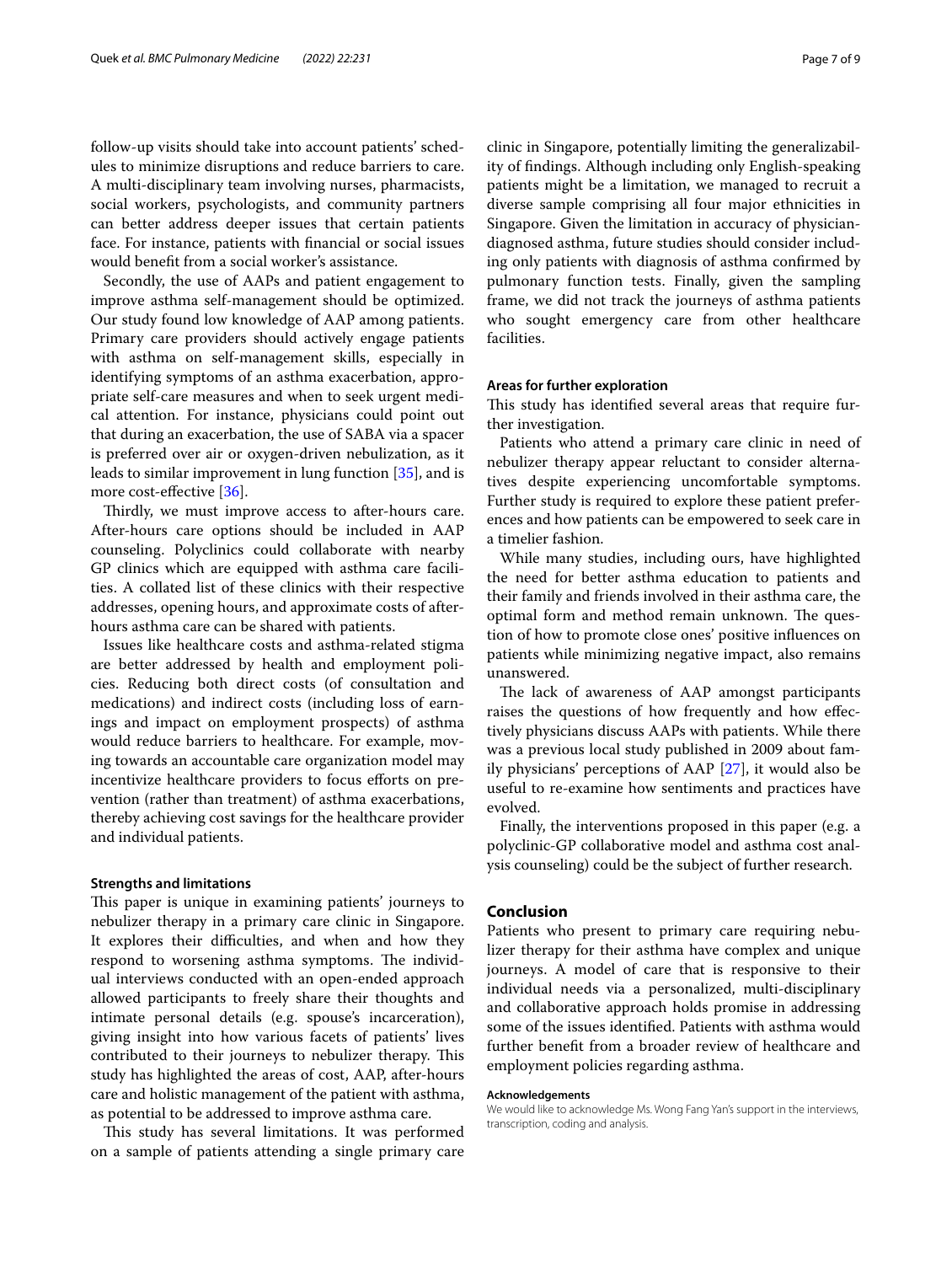#### **Author contributions**

JSQ contributed to conception of study, conduct of interviews, analysis of data and manuscript writing. WET contributed to conception of study and revision of manuscript. EC contributed to revision of manuscript. HES contributed to conception of study, analysis of data and manuscript writing. All authors read and approved the fnal manuscript.

#### **Funding**

This research was supported by funding from the NHG-LKCMedicine Clinician-Scientist Preparatory Programme (Reference Code: CSPP-18003); the Singapore Ministry of Health's National Medical Research Council under the Centre Grant Programme (Reference No. NMRC/CG/C019/2017).

#### **Availability of data and materials**

The datasets used and/or analysed during the current study are available from the corresponding author on reasonable request.

# **Declarations**

#### **Ethics approval and consent to participate**

Ethics approval was obtained from the National Healthcare Group (NHG) Domain Specifc Review Board (DSRB) (DSRB Reference: 2017/01166). All methods were carried out in accordance with relevant guidelines and regulations. All study methods were approved by NHG DSRB. Written informed consent was obtained from all participants.

#### **Consent for publication**

Not applicable.

#### **Completing interests**

The authors declare that they have no competing interests.

#### **Author details**

<sup>1</sup> National Healthcare Group Polyclinics, 3 Fusionopolis Link, Nexus@one-north, South Tower, #05-10, Singapore 138543, Singapore. <sup>2</sup> Lee Kong Chian School of Medicine, Nanyang Technological University Singapore, Clinical Sciences Building, 11 Mandalay Road, Level 18, Singapore 308232, Singapore.

# Received: 4 April 2022 Accepted: 9 June 2022

#### **References**

- <span id="page-7-0"></span>1. Epidemiology and Disease Control Division, M.o.H., Singapore, National Health Survey. 2010.
- <span id="page-7-1"></span>2. Andiappan AK, et al. Allergic airway diseases in a tropical urban environment are driven by dominant mono-specifc sensitization against house dust mites. Allergy. 2014;69(4):501–9.
- <span id="page-7-2"></span>3. Pawankar R, et al. State of world allergy report 2008 allergy and chronic respiratory diseases. World Allergy Organ J. 2008;1(Suppl 1):S1.
- <span id="page-7-3"></span>4. Nguyen HV, et al. Association between asthma control and asthma cost: Results from a longitudinal study in a primary care setting. Respirology. 2017;22(3):454–9.
- <span id="page-7-4"></span>5. Tan NC, et al. Trends and predictors of asthma costs: results from a 10-year longitudinal study. Eur Respir J. 2016;47(3):801–9.
- <span id="page-7-5"></span>6. Asthma, G.I.f., Global Strategy for Asthma Management and Prevention, 2020;2020.
- <span id="page-7-6"></span>7. Haldar P, et al. Cluster analysis and clinical asthma phenotypes. Am J Respir Crit Care Med. 2008;178(3):218–24.
- <span id="page-7-7"></span>8. Ministry of Health, S., MOH Clinical Practice Guidelines for Management of Asthma. 2008.
- <span id="page-7-8"></span>9. Agency for Care Effectiveness, M., Asthma-optimising long-term management with inhaled corticosteroid. 2020.
- <span id="page-7-9"></span>10. Gibson PG, et al. Self-management education and regular practitioner review for adults with asthma. Cochrane Database Syst Rev. 2003;1:CD001117.
- <span id="page-7-10"></span>11. Abramson MJ, Bailey MJ, Couper FJ, Driver JS, Drummer OH, Forbes AB, McNEIL JJ, Haydn WE, Victorian Asthma Mortality Study Group. Are

asthma medications and management related to deaths from Asthma. Am J Respir Crit Care Med. 2001;163:12–8.

- <span id="page-7-11"></span>12. Tong A, Sainsbury P, Craig J. Consolidated criteria for reporting qualitative research (COREQ): a 32-item checklist for interviews and focus groups. Int J Qual Health Care. 2007;19(6):349–57.
- <span id="page-7-12"></span>13. Reddel HK, et al. Should recommendations about starting inhaled corticosteroid treatment for mild asthma be based on symptom frequency: a post-hoc efficacy analysis of the START study. Lancet. 2017;389(10065):157–66.
- <span id="page-7-13"></span>14. Mammen JR, et al. Perceptions and experiences underlying self-management and reporting of symptoms in teens with asthma. J Asthma. 2017;54(2):143–52.
- <span id="page-7-22"></span>15. Mowrer JL, et al. Patients' and providers' perceptions of asthma and asthma care: a qualitative study. J Asthma. 2015;52(9):949–56.
- 16. Speck AL, et al. Young, African American adults with asthma: what matters to them? Ann Allergy Asthma Immunol. 2014;112(1):35–9.
- <span id="page-7-14"></span>17. Pai S, et al. "Looking out for each other": a qualitative study on the role of social network interactions in asthma management among adult Latino patients presenting to an emergency department. J Asthma. 2014;51(7):714–9.
- <span id="page-7-15"></span>18. Bender BG, Bender SE. Patient-identifed barriers to asthma treatment adherence: responses to interviews, focus groups, and questionnaires. Immunol Allergy Clin N Am. 2005;25(1):107–30.
- <span id="page-7-16"></span>19. Ring N, et al. Understanding what helps or hinders asthma action plan use: a systematic review and synthesis of the qualitative literature. Patient Educ Couns. 2011;85(2):e131–43.
- <span id="page-7-19"></span>20. Lingner H, et al. What patients really think about asthma guidelines: barriers to guideline implementation from the patients' perspective. BMC Pulm Med. 2017;17(1):13.
- 21. Arcoleo K, et al. Illness representations and cultural practices play a role in patient-centered care in childhood asthma: experiences of Mexican mothers. J Asthma. 2015;52(7):699–706.
- <span id="page-7-17"></span>22. Pelaez S, et al. Patients' perspective of barriers and facilitators to taking long-term controller medication for asthma: a novel taxonomy. BMC Pulm Med. 2015;15:42.
- <span id="page-7-18"></span>23. Miles C, et al. Barriers and facilitators of effective self-management in asthma: systematic review and thematic synthesis of patient and healthcare professional views. NPJ Prim Care Respir Med. 2017;27(1):57.
- <span id="page-7-20"></span>24. Black HL, et al. An analysis of contextual information relevant to medical care unexpectedly volunteered to researchers by asthma patients. J Asthma. 2012;49(7):731–7.
- <span id="page-7-21"></span>25. Hussein S, Partridge M. Perceptions of asthma in South Asians and their views on educational materials and self-management plans: a qualitative study. Patient Educ Couns. 2002;48(2):189–94.
- <span id="page-7-23"></span>26. George M, et al. Changes in clinical conversations when providers are informed of asthma patients' beliefs about medication use and integrative medical therapies. Heart Lung. 2016;45(1):70–8.
- <span id="page-7-24"></span>27. Tan NC, et al. A qualitative study of factors infuencing family physicians' prescription of the Written Asthma Action Plan in primary care in Singapore. Singap Med J. 2009;50(2):160–4.
- <span id="page-7-25"></span>28. Janson S, Becker G. Reasons for delay in seeking treatment for acute asthma: the patient's perspective. J Asthma. 1998;35(5):427–35.
- <span id="page-7-26"></span>29. Donald KJ, McBurney H, Browning C. Self management beliefs–attitudes and behaviour of adults with severe life threatening asthma requiring an admission to hospital. Aust Fam Physician. 2005;34(3):197–200.
- <span id="page-7-27"></span>30. Apps LD, et al. Patient perceptions of living with severe asthma: challenges to efective management. J Allergy Clin Immunol Pract. 2019;7(8):2613–21.
- <span id="page-7-28"></span>31. Meng YY, et al. Emergency department visits for asthma: the role of frequent symptoms and delay in care. Ann Allergy Asthma Immunol. 2006;96(2):291–7.
- <span id="page-7-29"></span>32. Becker G, et al. The dilemma of seeking urgent care: asthma episodes and emergency service use. Soc Sci Med. 1993;37(3):305–13.
- <span id="page-7-30"></span>33. Lawson CC, et al. "No other choice": reasons for emergency department utilization among urban adults with acute asthma. Acad Emerg Med. 2014;21(1):1–8.
- <span id="page-7-31"></span>34. Steven K, Morrison J, Drummond N. Lay versus professional motivation for asthma treatment: a cross-sectional, qualitative study in a single Glasgow general practice. Fam Pract. 2002;19(2):172–7.